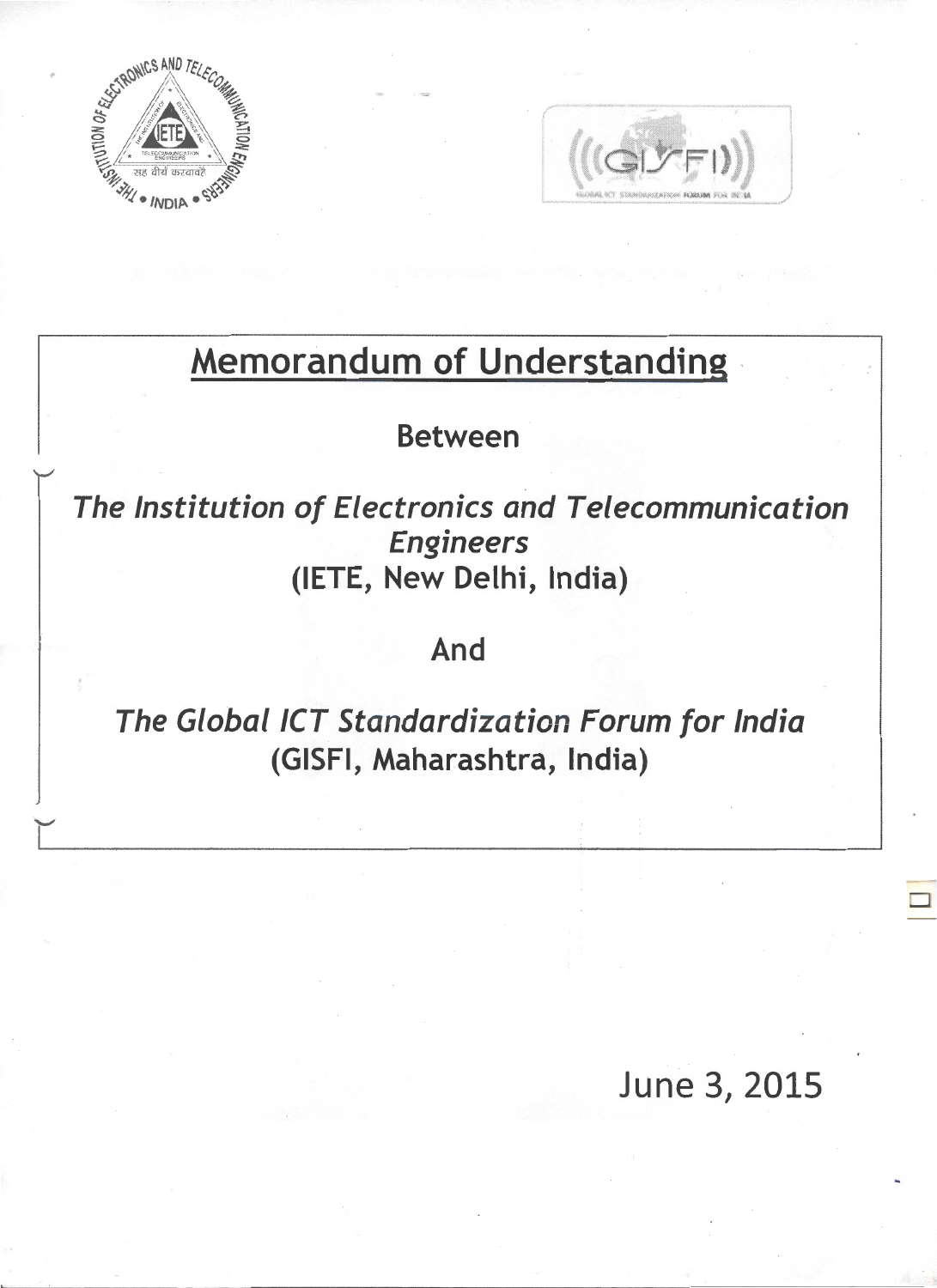## **The Parties:**

- The Institution of Electronics and Telecommunication Engineers (herein called "IETE") is the India's leading recognized professional society devoted to the advancement of science, technology, electronics, telecommunication and information technology. IETE was established in 1953, and today it is serving approximately 65,000 members through its 65 centres/ sub centres primarily located in India with one located in Kathmandu, Nepal. Over the last 62 years, IETE has expanded its activities in areas of Electronics, Telecommunications, Computer Science and Information Technology. The Government of India has recognised IETE as a Scientific and Industrial Research Organization (SIRO) and also notified as an educational Institution of national eminence. The IETE conducts and sponsors technical meetings, conferences, symposia, and exhibitions all over India, publishes technical journals and provides continuing education as well as career advancement opportunities to its members. IETE today, is one of the prominent technical education providers in India and is fast expanding its wings across the country through its 65 Centres. IETE conducts programmes for working professionals leading to Diploma IETE equivalent to Diploma in Engineering, AMIETE equivalent to B Tech, ALCCS equivalent to M Tech.
- The Global ICT Standardization Forum for India (hereinafter "GISFI") is an Indian standardization body active in the area of Information and Communication Technologies (ICT) and related application areas, such as Energy, Telemedicine, Wireless Robotics, Biotechnology etc. India plays an increasingly important role in the processes of globalization in the field of the communications technology industry and research and development. GISFI is an effort to create a new coherence and strengthen the role of India in the world standardization process by mapping the achievements in ICT in India to the global standardization trends. Further, GISFI is focused on strengthening the ties among leading and emerging scholars and institutions in India and the world; to develop and cultivate a research and development agenda for the field.

### **Recognizing that:**

- The Memorandum of Understanding (hereinafter "MoU") relates to the negotiations between the parties.
- The intention of both parties is to co-operate in a broad range of areas and to work together for their mutual benefit. Furthermore the parties may seek to encourage and develop collaborative activities in various ways, including the exchange of ideas and expertise.

June 3, 2015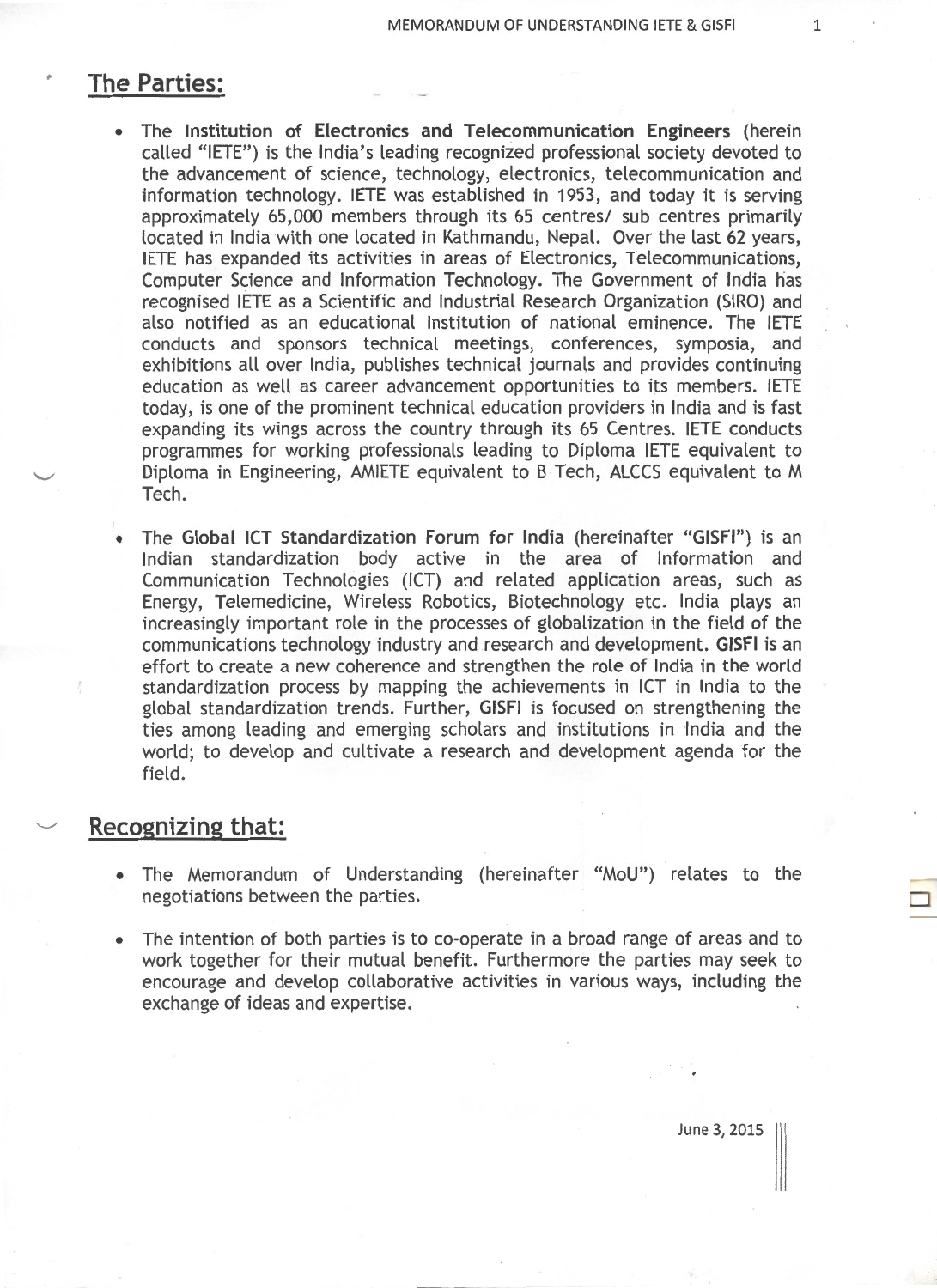• Separate agreements for specific projects will be negotiated as necessary. The parties understand that any financial considerations associated with any forms of collaboration will be dealt with separately.

#### **Agree the following:**

The forms of co-operation considered for the development of the above-mentioned objective could be, but are not limited to the following;

- Exchange information between both organizations with a view to share best practices and identify possible areas for co-operation in advancement in<br>Electronics, Information and Communication Technologies (ICT), Electronics, Information and Communication Technologies (ICT), standardization and education etc,
- Participation of both organizations in industry events and congresses, etc. (e.g. for branding purposes) organized by both entities or where one has active participation,
- Participation from one organization in the other's publications (e.g. articles, marketing material), subject to their editorial and review policies,
- Organize seminars, symposium, conferences of mutual interest,
- Exchange of highly qualified professionals in the areas of Electronics and ICT, best suited for India's technological and economic growth,
- Organize short term and long term professional training and re-training programmes,
- Collaboration to facilitate the progress of the Electronics and ICT industry,
- Exchange of relevant documents either electronically or hard copies,
- Both parties shall work together in the identified and mutually agreed areas of interest.

The operational framework for the application of this MoU will be through a mutual participation by both organizations in activities performed by GISFI and IETE.

The practical contacts and decisions for the application of this MoU are:

- <sup>~</sup>**IETE:** Smt SMRITI DAGUR, President (IETE)
- <sup>~</sup>GISFI: Dr. RAMJEE PRASAD, Founder Chairman (GISFI)

D